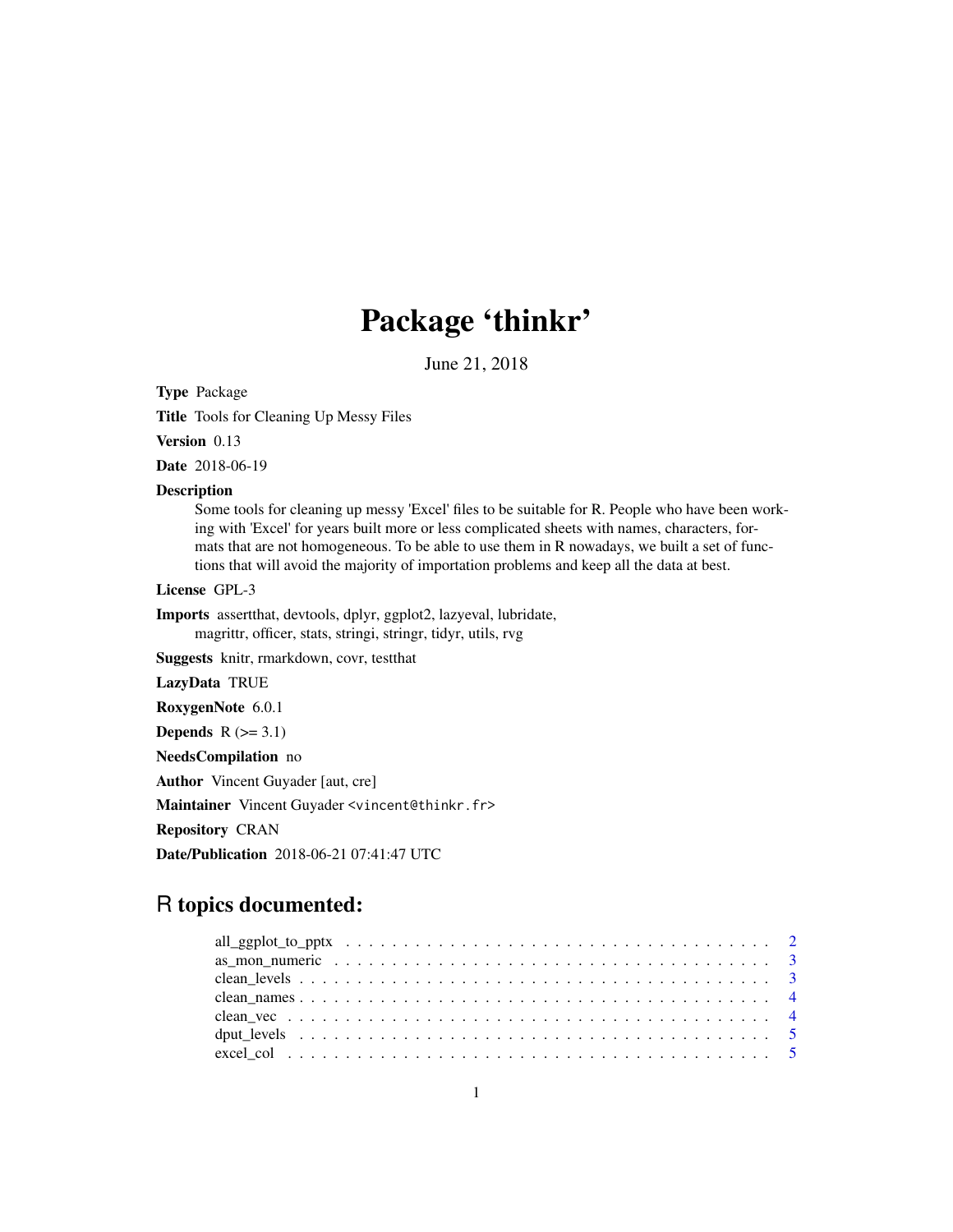<span id="page-1-0"></span>

|                                                                                                          | 6               |
|----------------------------------------------------------------------------------------------------------|-----------------|
|                                                                                                          | 7               |
|                                                                                                          | 7               |
|                                                                                                          | 8               |
|                                                                                                          | 8               |
|                                                                                                          | 9               |
|                                                                                                          | 9               |
|                                                                                                          | $\overline{10}$ |
|                                                                                                          |                 |
| make unique $\ldots \ldots \ldots \ldots \ldots \ldots \ldots \ldots \ldots \ldots \ldots \ldots \ldots$ |                 |
|                                                                                                          |                 |
|                                                                                                          |                 |
|                                                                                                          |                 |
|                                                                                                          |                 |
|                                                                                                          |                 |
|                                                                                                          |                 |
|                                                                                                          |                 |
|                                                                                                          |                 |

#### **Index** and the contract of the contract of the contract of the contract of the contract of the contract of the contract of the contract of the contract of the contract of the contract of the contract of the contract of th

all\_ggplot\_to\_pptx *Save all ggplot in a pptx*

#### Description

Save all ggplot in a pptx

#### Usage

```
all_ggplot_to_pptx(out = "tous_les_graphs.pptx", open = TRUE, png = TRUE,
 folder = "dessin", global = TRUE)
```
#### Arguments

| out    | output file name                 |
|--------|----------------------------------|
| open   | booleen open file after creation |
| png    | booleen also save as png         |
| folder | png's folder                     |
| global | booleen use .GlobalEnv           |

#### Examples

## Not run: all\_ggplot\_to\_pptx() ## End(Not run)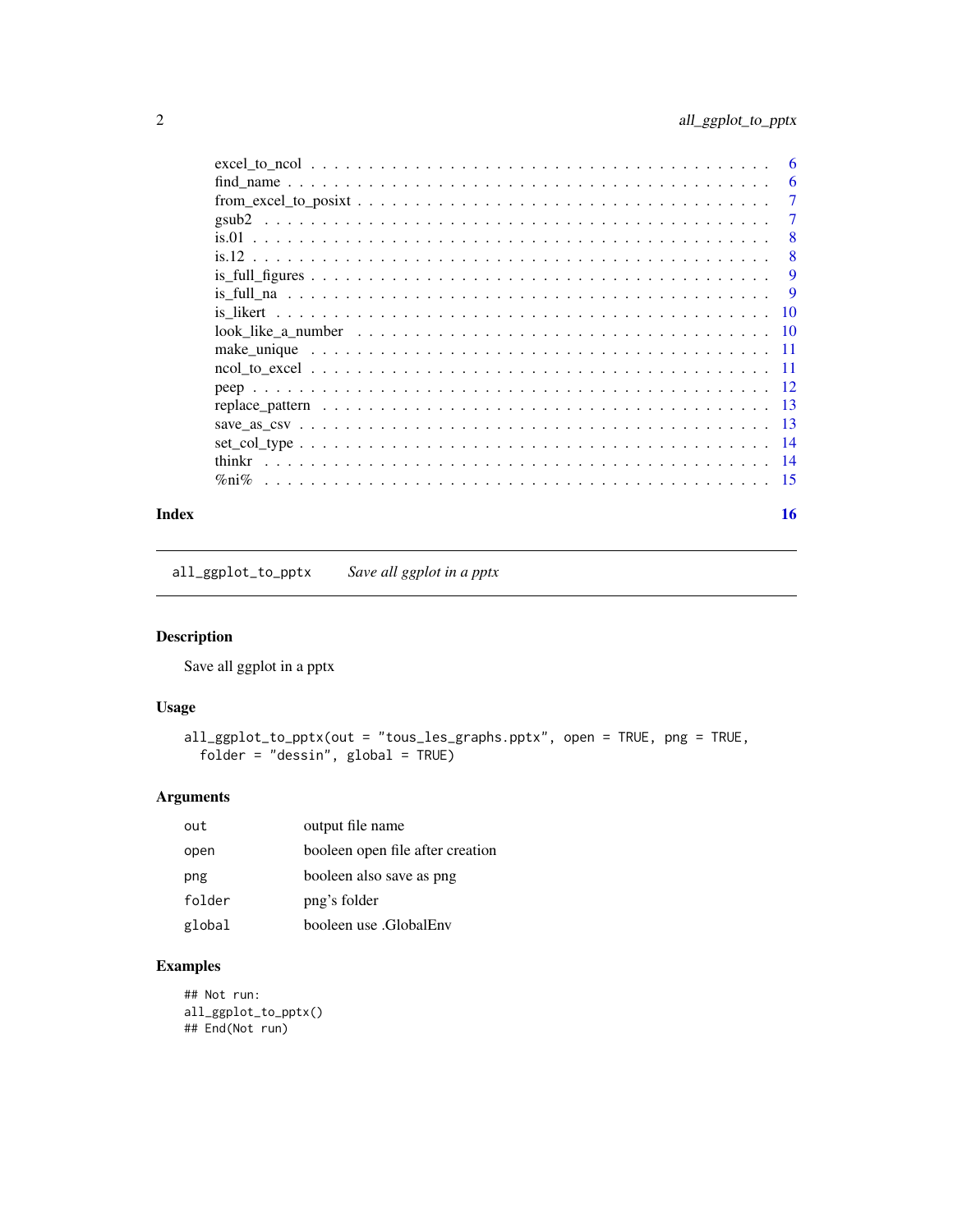<span id="page-2-0"></span>as\_mon\_numeric *transform a vector into numeric*

#### Description

transform a vector into numeric

#### Usage

as\_mon\_numeric(vec)

#### Arguments

vec a vector

#### Value

a numeric vector

clean\_levels *Clean levels label*

### Description

Clean levels label

#### Usage

```
clean_levels(vec, verbose = FALSE, translit = FALSE, punct = FALSE)
```
#### Arguments

| vec      | a factor                           |
|----------|------------------------------------|
| verbose  | booleen is the function verbose    |
| translit | booleen remove non ascii character |
| punct    | booleen do you remove punctuation  |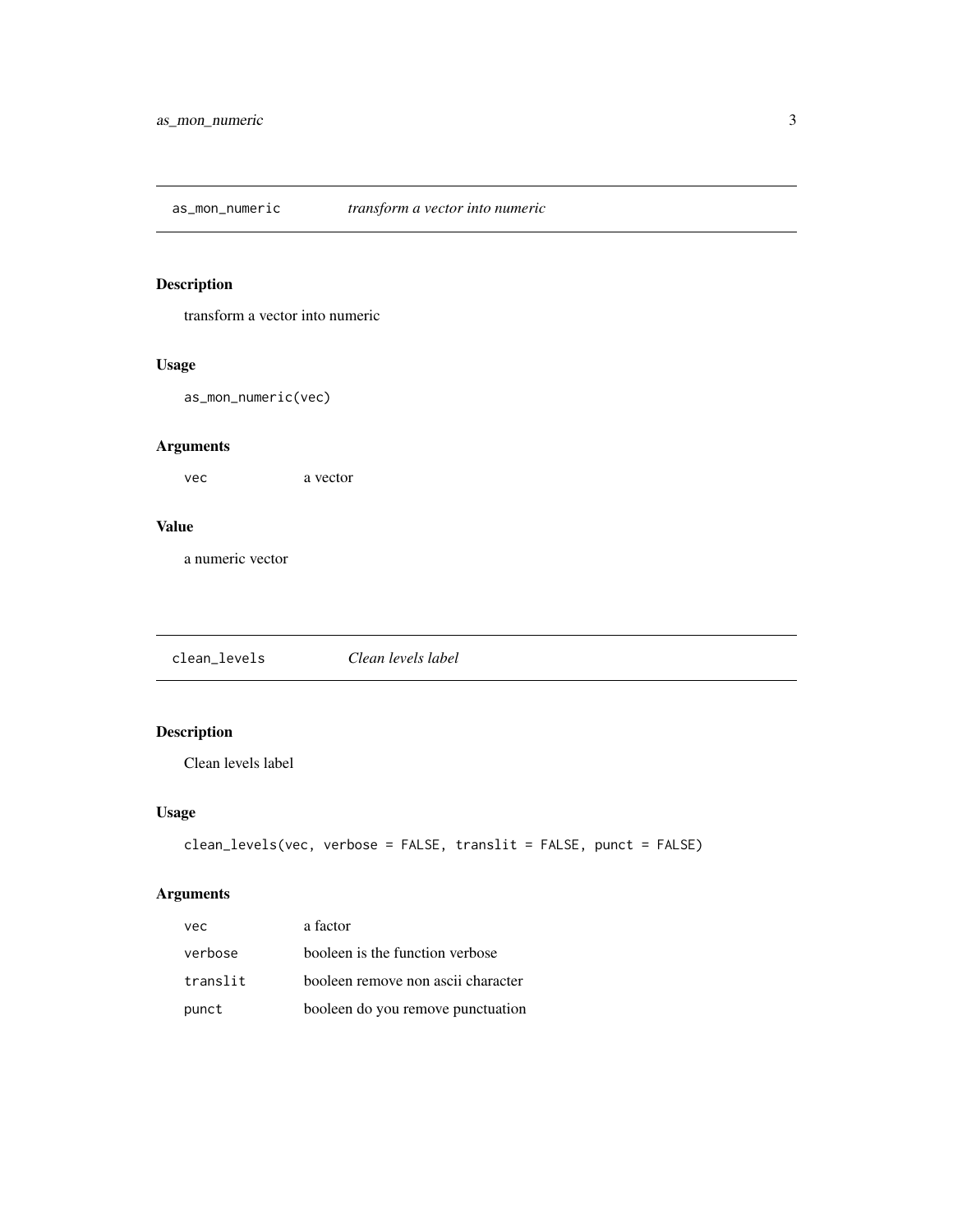<span id="page-3-0"></span>clean\_names *clean\_names*

#### Description

clean\_names

#### Usage

```
clean_names(dataset, verbose = FALSE, translit = TRUE)
```
#### Arguments

| dataset  | a dataframe                        |
|----------|------------------------------------|
| verbose  | logical                            |
| translit | logical remove non ascii character |

#### Value

a dataframe

#### Examples

data(iris) clean\_names(iris)

clean\_vec *Clean character vector*

#### Description

Clean character vector

#### Usage

```
clean_vec(vec, verbose = FALSE, unique = TRUE, keep_number = FALSE,
  translit = TRUE, punct = TRUE)
```
#### Arguments

| vec         | character vector to clean               |
|-------------|-----------------------------------------|
| verbose     | logical is the function verbose         |
| unique      | logical do we have to apply make_unique |
| keep_number | logical keep number at begining         |
| translit    | logical remove non ascii character      |
| punct       | logical do you remove punctuation       |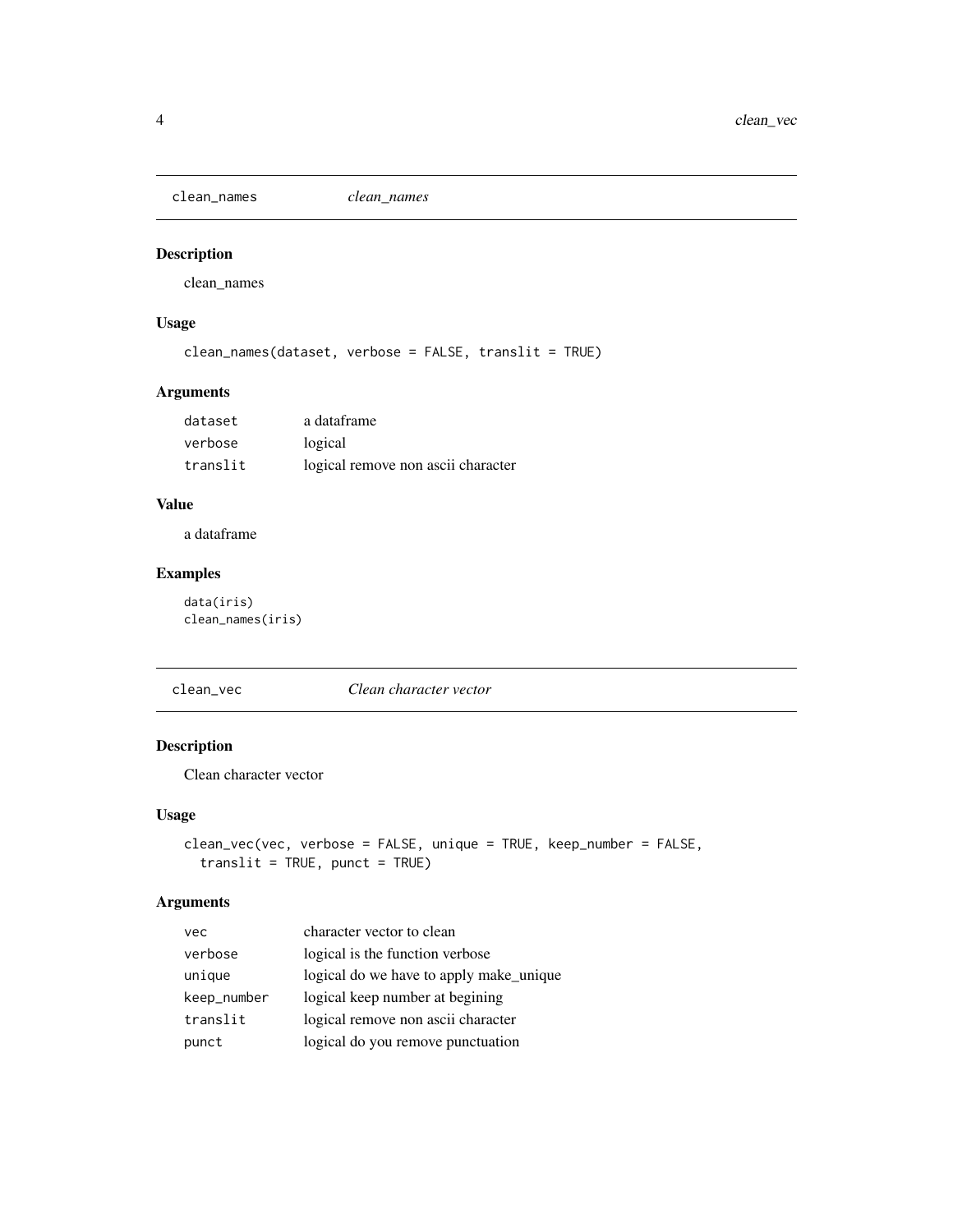<span id="page-4-0"></span>

return R instruction to create levels

#### Usage

dput\_levels(vec)

#### Arguments

vec a factor or character vector

#### Value

a R instruction

#### Examples

dput\_levels(iris\$Species)

excel\_col *return all excel column name*

#### Description

return all excel column name

#### Usage

excel\_col()

#### Examples

```
excel_col()
ncol_to_excel(6)
excel_to_ncol('AF')
```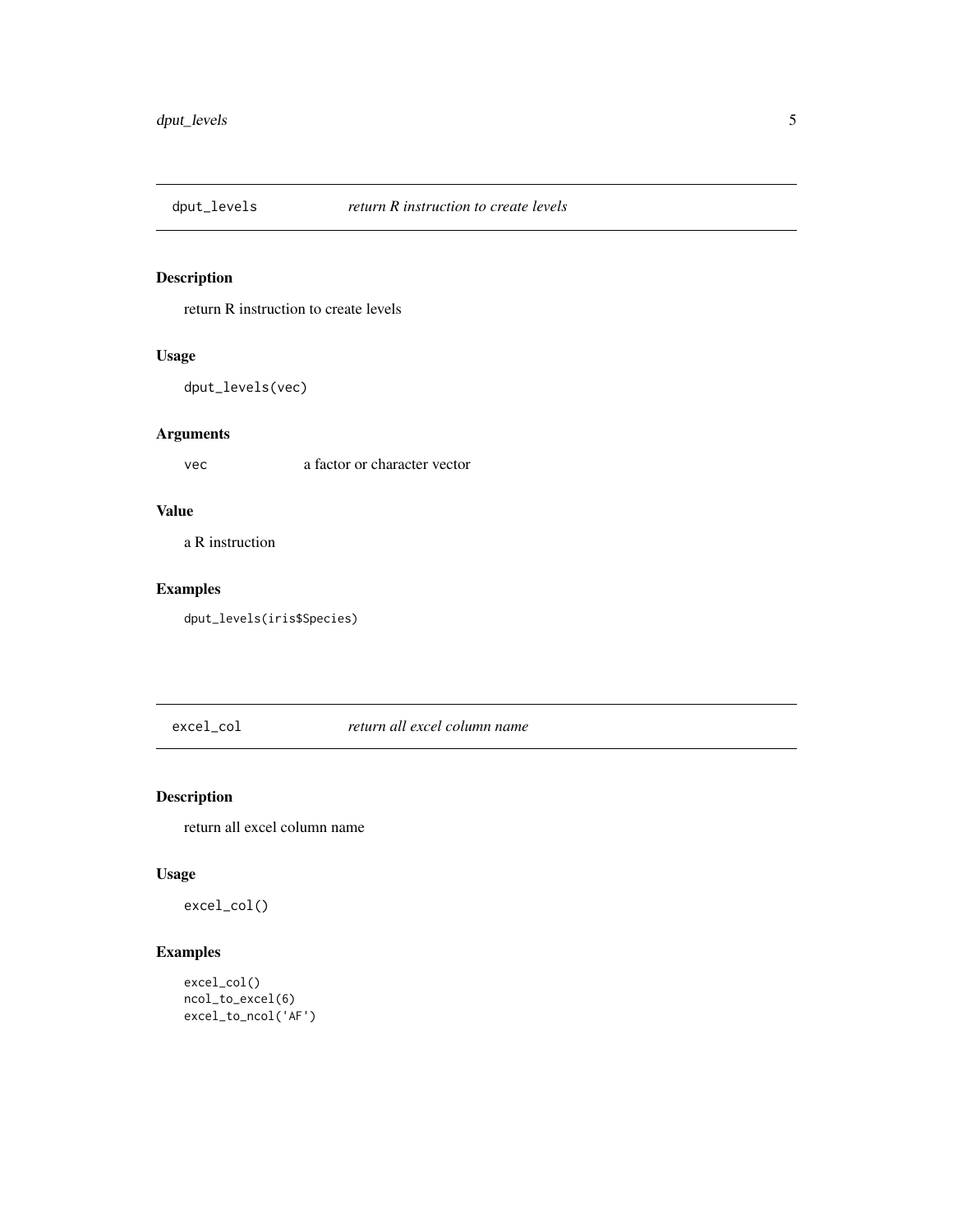<span id="page-5-0"></span>

return excel column position number from a column name

#### Usage

```
excel_to_ncol(col_name)
```
#### Arguments

col\_name the culum name

#### Examples

excel\_to\_ncol("BF")

find\_name *find pattern in name's dataset*

#### Description

find pattern in name's dataset

#### Usage

```
find_name(dataset, pattern)
```
#### Arguments

| dataset | a data.frame (or list or anything with names parameter) |
|---------|---------------------------------------------------------|
| pattern | pattern we are looking for                              |

#### Value

a list with position and value

#### Examples

find\_name(iris,"Sepal")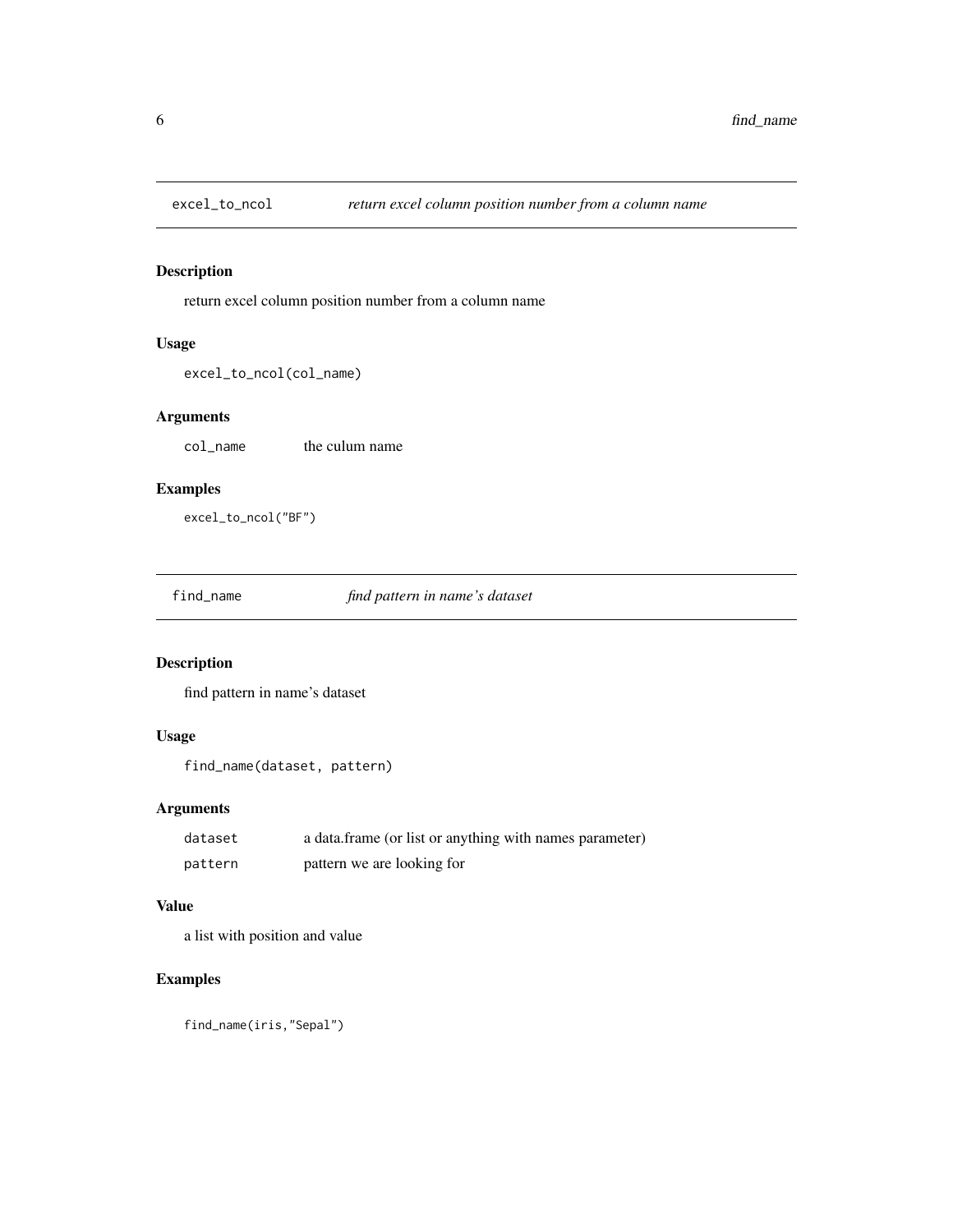<span id="page-6-0"></span>from\_excel\_to\_posixt *transform the excel numeric date format into POSIXct*

#### Description

transform the excel numeric date format into POSIXct

#### Usage

```
from_excel_to_posixt(vec, origin = "1904-01-01")
```
#### Arguments

| vec    | a vector                                                                                                |
|--------|---------------------------------------------------------------------------------------------------------|
| origin | a date-time object, or something which can be coerced by as POSIX $ct(tz)$<br>"GMT") to such an object. |

| gsub2 | like gsub but keep a factor as factor |  |
|-------|---------------------------------------|--|
|       |                                       |  |

#### Description

like gsub but keep a factor as factor

#### Usage

 $gsub2(x, \ldots)$ 

#### Arguments

| X        | a vector                           |
|----------|------------------------------------|
| $\cdots$ | les parametres de la fonction gsub |

#### Value

a vector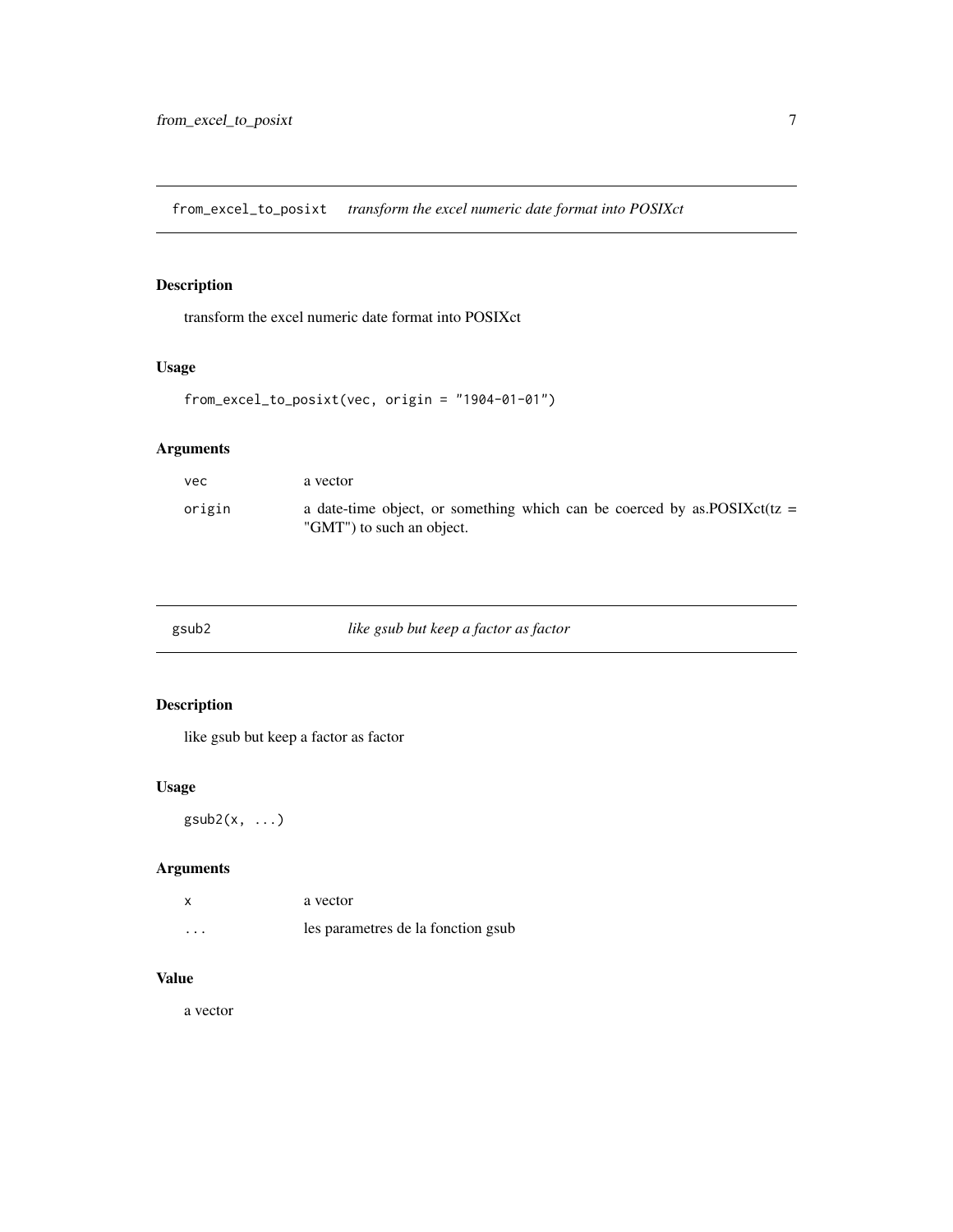<span id="page-7-0"></span>

does this vector only contains 0 and 1

#### Usage

is.01(x)

#### Arguments

x a vector

#### Value

a boolean

#### Examples

is.01(c(0,1,0,0,1)) is.01(c(0,1,0,0,5))

#### is.12 *does this vector only contains 1 and 2*

#### Description

does this vector only contains 1 and 2

#### Usage

is.12(x)

#### Arguments

x a vector

#### Value

a boolean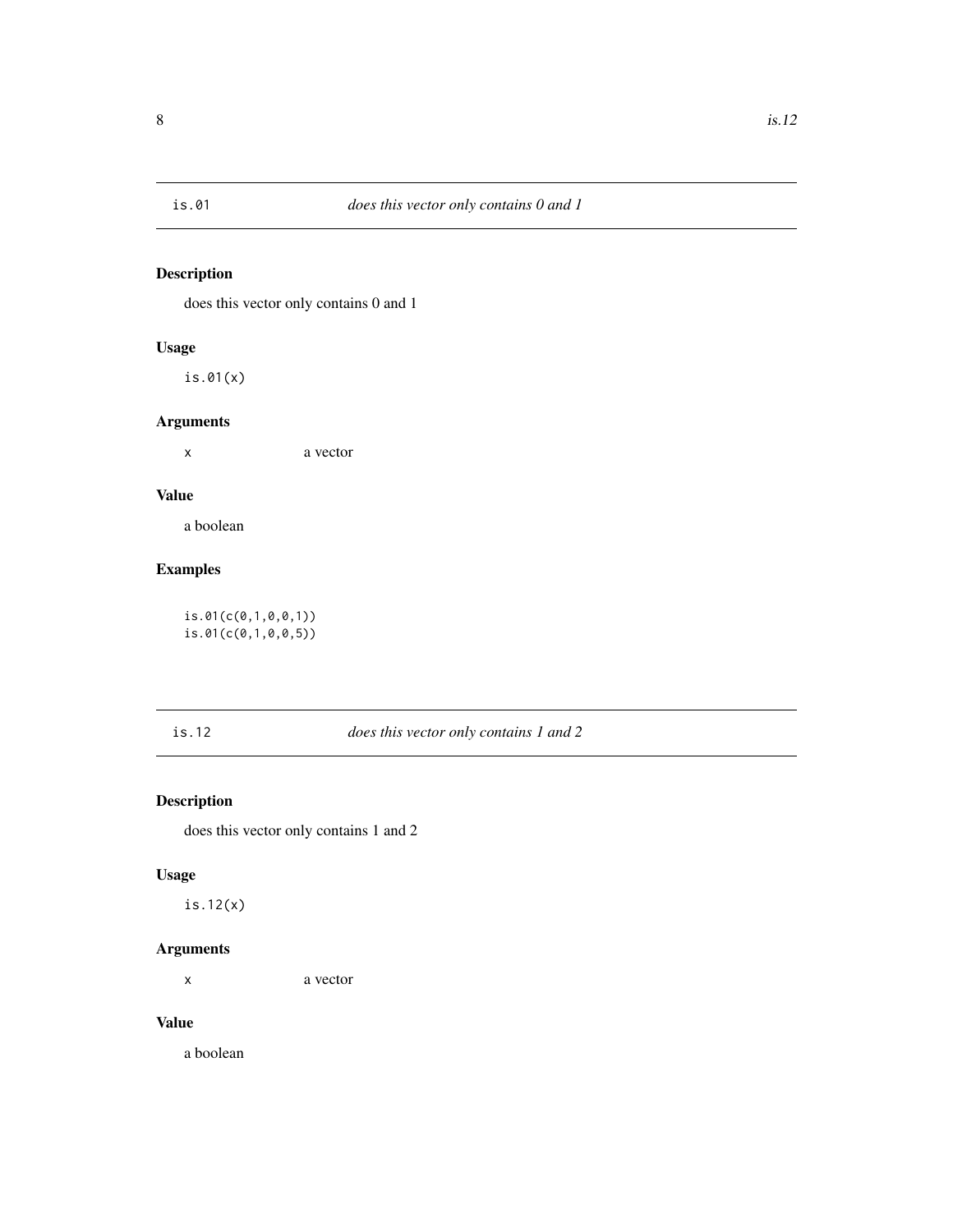#### <span id="page-8-0"></span>is\_full\_figures 9

#### Examples

is.12(c(1,1,2,1,2)) is.12(c(1,1,2,1,5))

is\_full\_figures *Predicate for charater vector full of figures*

#### Description

detects if a character vector is only made with figures. Useful when you

#### Usage

is\_full\_figures(.)

#### Arguments

. a vector of character (and eventually NA's)

#### Value

a boolean

#### Examples

```
is_full_figures(c(NA,"0","25.3"))
is_full_figures((c(NA,"0","25_3")))
```
is\_full\_na *Predicate for full NA vector*

#### Description

is\_full\_na test if the vector is full of NA's

#### Usage

is\_full\_na(.)

#### Arguments

. a vector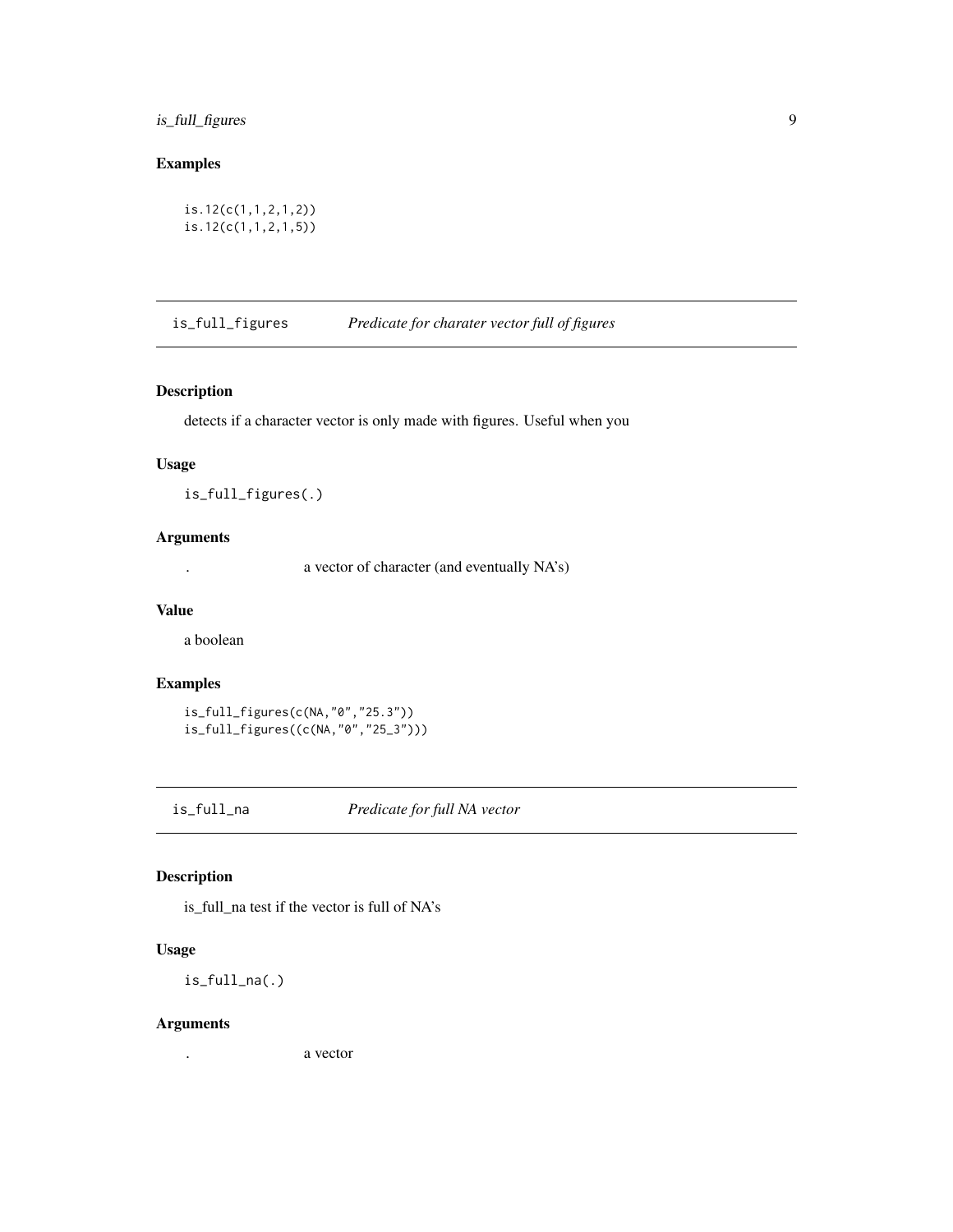#### <span id="page-9-0"></span>Value

a vector of boolean

#### Examples

```
is_full_na(c(NA, NA, NA))
```
is\_likert *is a factor a likert scale*

#### Description

is a factor a likert scale

#### Usage

is\_likert(vec, lev)

#### Arguments

| vec | a factor |
|-----|----------|
| lev | le scale |

#### Value

boolean

#### Examples

```
is_likert(iris$Species,c("setosa","versicolor","virginica"))
is_likert(iris$Species,c("setosa","versicolor","virginica","banana"))
is_likert(iris$Species,c("setosa","versicolor"))
```
look\_like\_a\_number *return TRUE if this look like a number*

#### Description

return TRUE if this look like a number

#### Usage

look\_like\_a\_number(vec)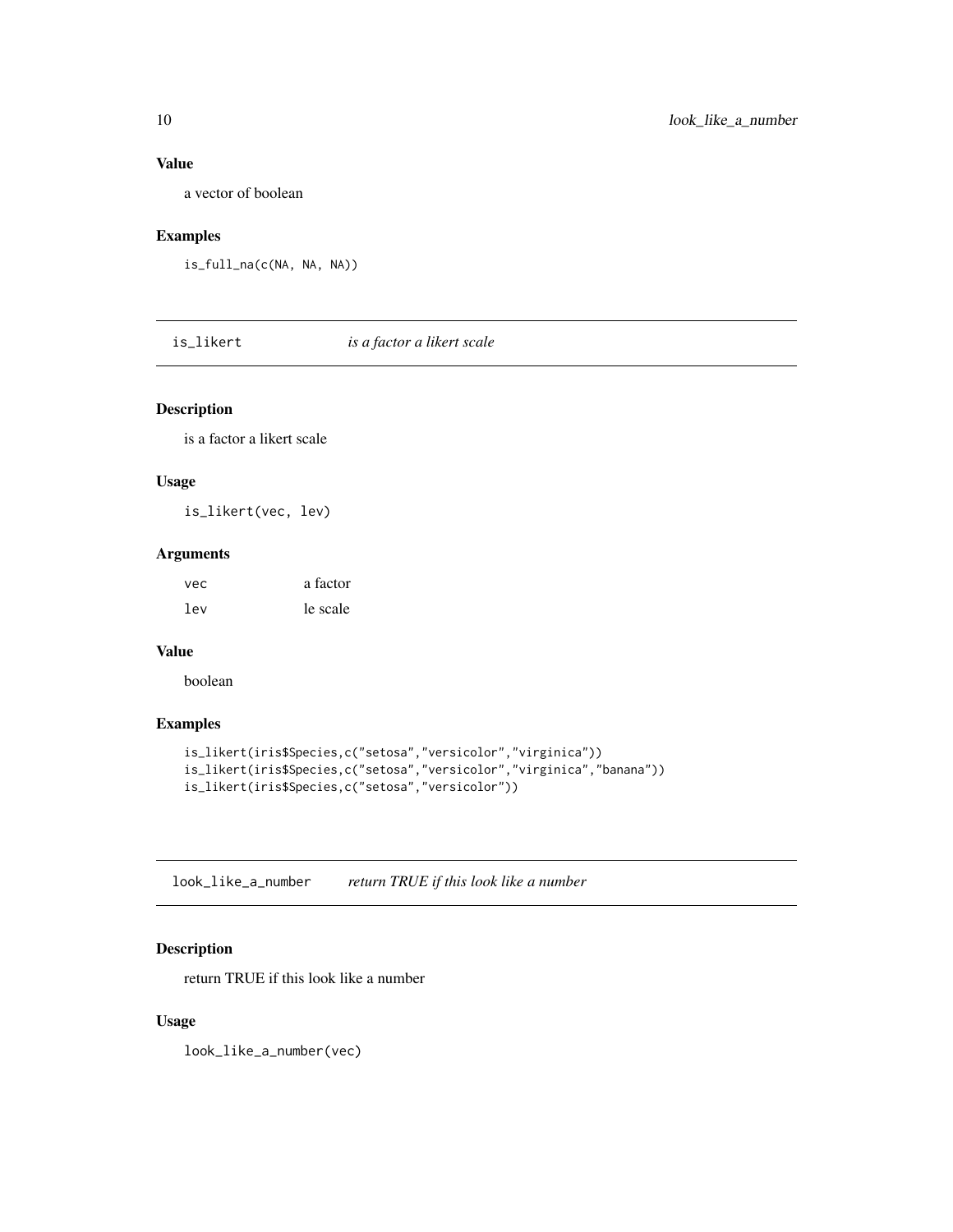#### <span id="page-10-0"></span>make\_unique 11

#### Arguments

vec a vector

### Value

un booleen

#### make\_unique *make.unique improvement*

#### Description

make.unique improvement

#### Usage

make\_unique(vec, sep =  $"$ \_")

#### Arguments

| vec | a vector              |
|-----|-----------------------|
| sep | char separator to use |

#### Value

a vector

### Examples

make\_unique(c("a","a","a","b","a","b","c"))

| return excel column name from a position number<br>ncol_to_excel |  |  |
|------------------------------------------------------------------|--|--|
|------------------------------------------------------------------|--|--|

#### Description

return excel column name from a position number

### Usage

ncol\_to\_excel(n)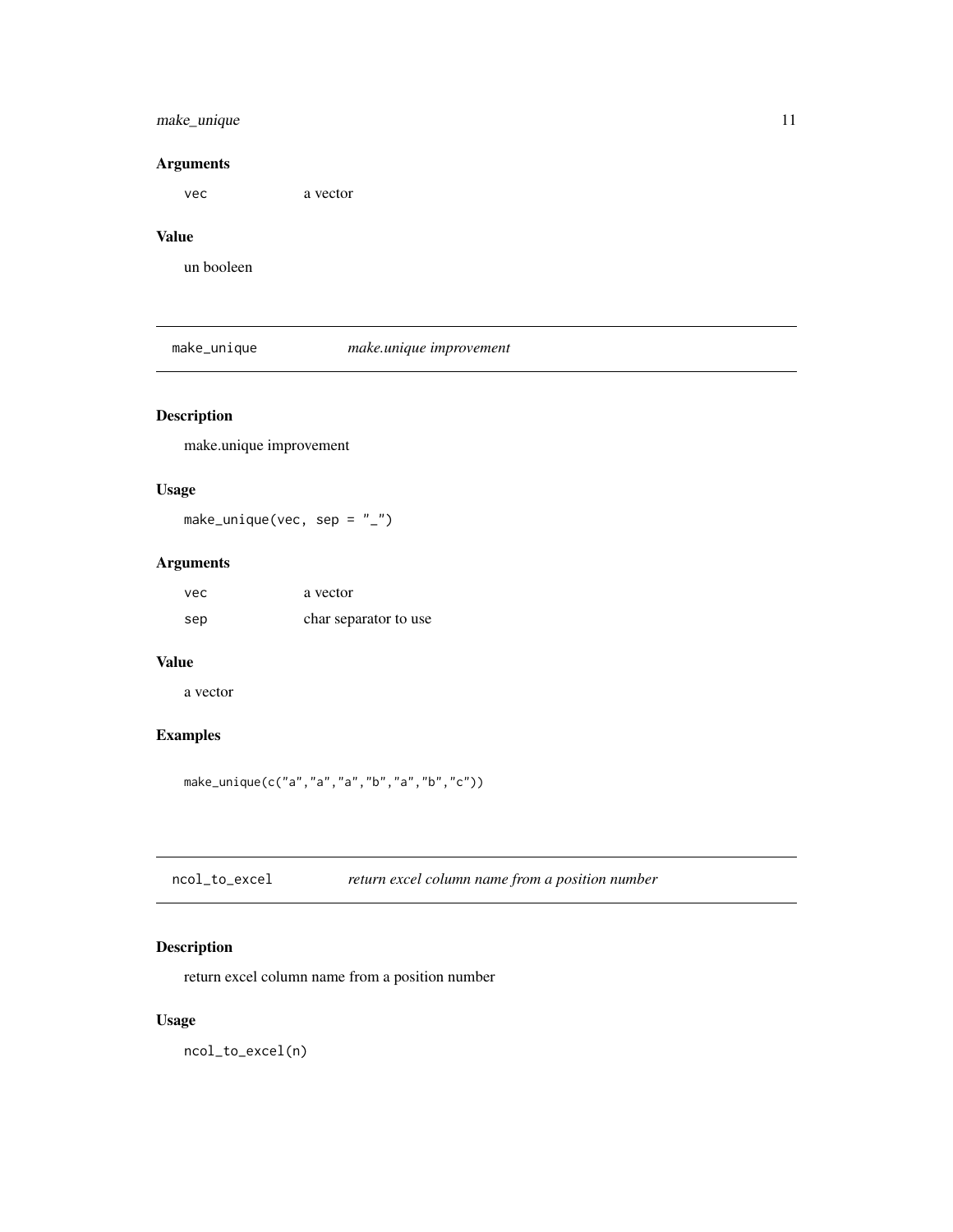#### Arguments

n the colum position

#### Examples

ncol\_to\_excel(35)

peep *peep the pipeline*

## Description

peep some data at one step of a pipeline.

#### Usage

peep(data, ..., printer = print, verbose = FALSE)

#### Arguments

| data      | some data                                                             |
|-----------|-----------------------------------------------------------------------|
| $\ddotsc$ | function names or expressions that use. as a placeholder for the data |
| printer   | which function use to print                                           |
| verbose   | TRUE to include what is printed                                       |

#### Value

the input data

#### Examples

```
if( require(magrittr) ){
 # just symbols
 iris %>% peep(head,tail) %>% summary
 # expressions with .
 iris %>% peep(head(., n=2),tail(., n=3) ) %>% summary
 # or both
 iris %>% peep(head,tail(., n=3) ) %>% summary
 # use verbose to see what happens
 iris %>% peep(head,tail(., n=3), verbose = TRUE) %>% summary
}
```
<span id="page-11-0"></span>12 peep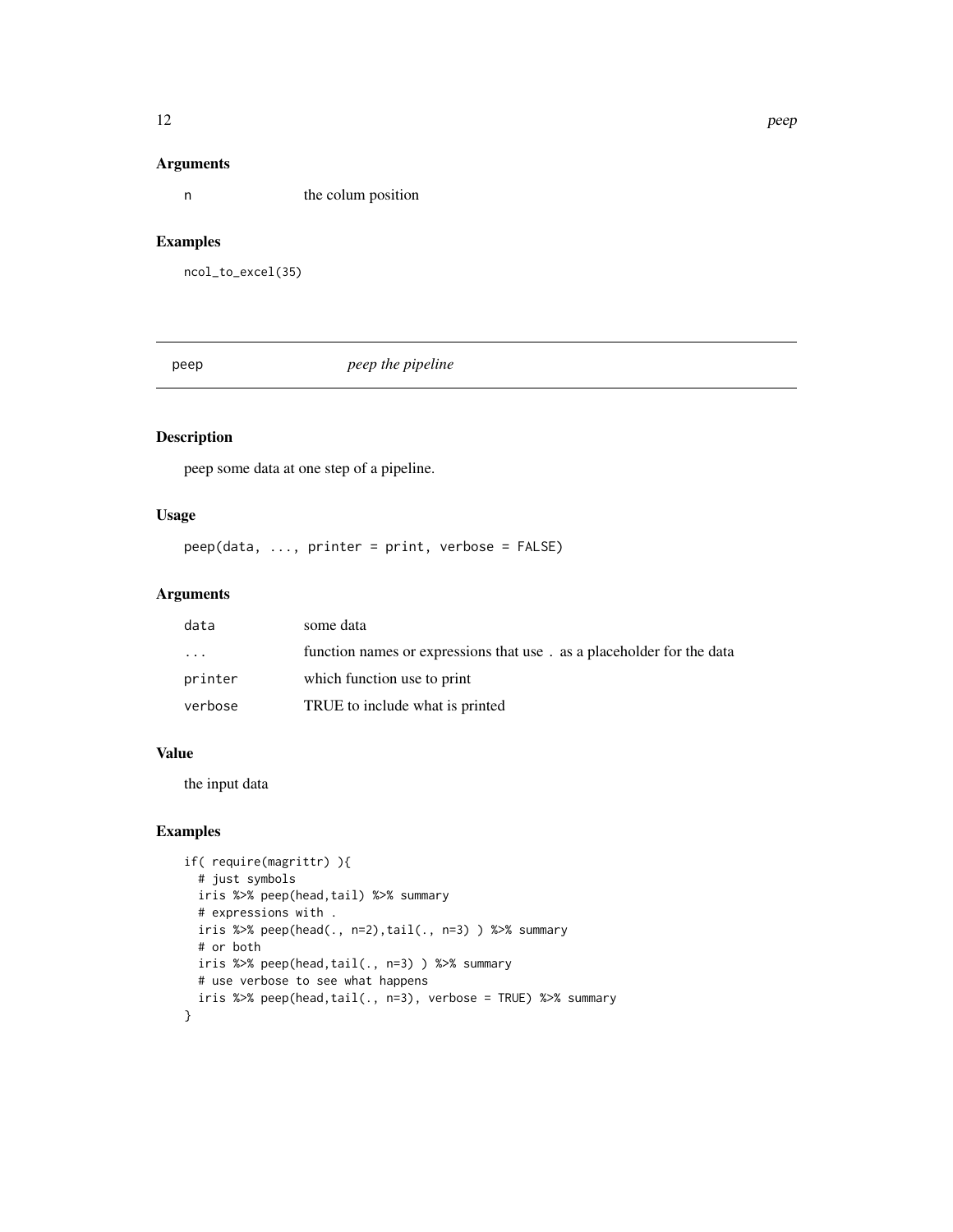<span id="page-12-0"></span>

Replace pattern everywhere in a data.frame

#### Usage

```
replace_pattern(dataset, pattern, replacement, exact = FALSE)
```
#### Arguments

| dataset     | a data.frame                                     |
|-------------|--------------------------------------------------|
| pattern     | Pattern to look for.                             |
| replacement | A character of replacements.                     |
| exact       | a boolean if TRUE the whole value need ton match |

#### Value

a data.frame

#### Examples

```
library(dplyr)
library(tidyr)
dataset <-
data.frame(a=as.factor(letters)[1:7],b=letters[1:7],c=1:7,stringsAsFactors = FALSE) %>%
unite("fus",a,b,remove=FALSE,sep="")
dataset %>% replace_pattern("a",'"XXX') %>% summary()
```
save\_as\_csv *export a data.frame to csv*

#### Description

export a data.frame to csv

#### Usage

```
save_as_csv(dataset, path, row.names = FALSE, ...)
```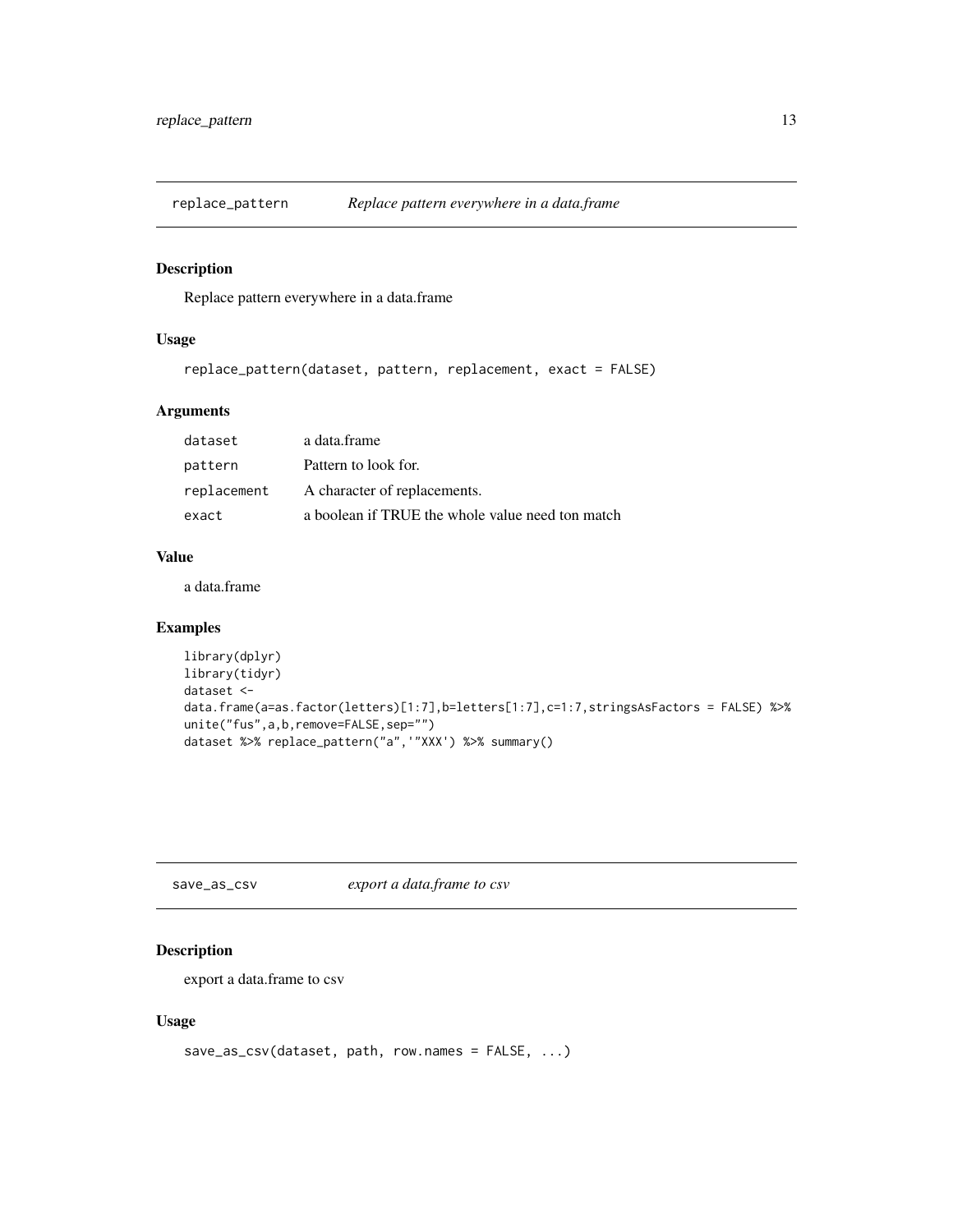14 thinkr

#### Arguments

| dataset   | a data.frame                             |
|-----------|------------------------------------------|
| path      | the path                                 |
| row.names | booleen do we have to save the row names |
|           | other write.csv parameters               |

# Value

file name as character

#### Examples

```
## Not run:
iris %>% save_as_csv(file.path(tempdir(),'coucou.csv')) %>% browseURL()
```
## End(Not run)

set\_col\_type *set a given coltype to each column in a data.frame*

#### Description

set a given coltype to each column in a data.frame

#### Usage

```
set_col_type(dataset, col_type)
```
#### Arguments

| dataset     | a data.frame                                     |
|-------------|--------------------------------------------------|
| $col\_type$ | a character vector containing the class to apply |

#### Value

a data.frame

thinkr *thinkr*

## Description

a package with some (useful) tools (data manipulation)

<span id="page-13-0"></span>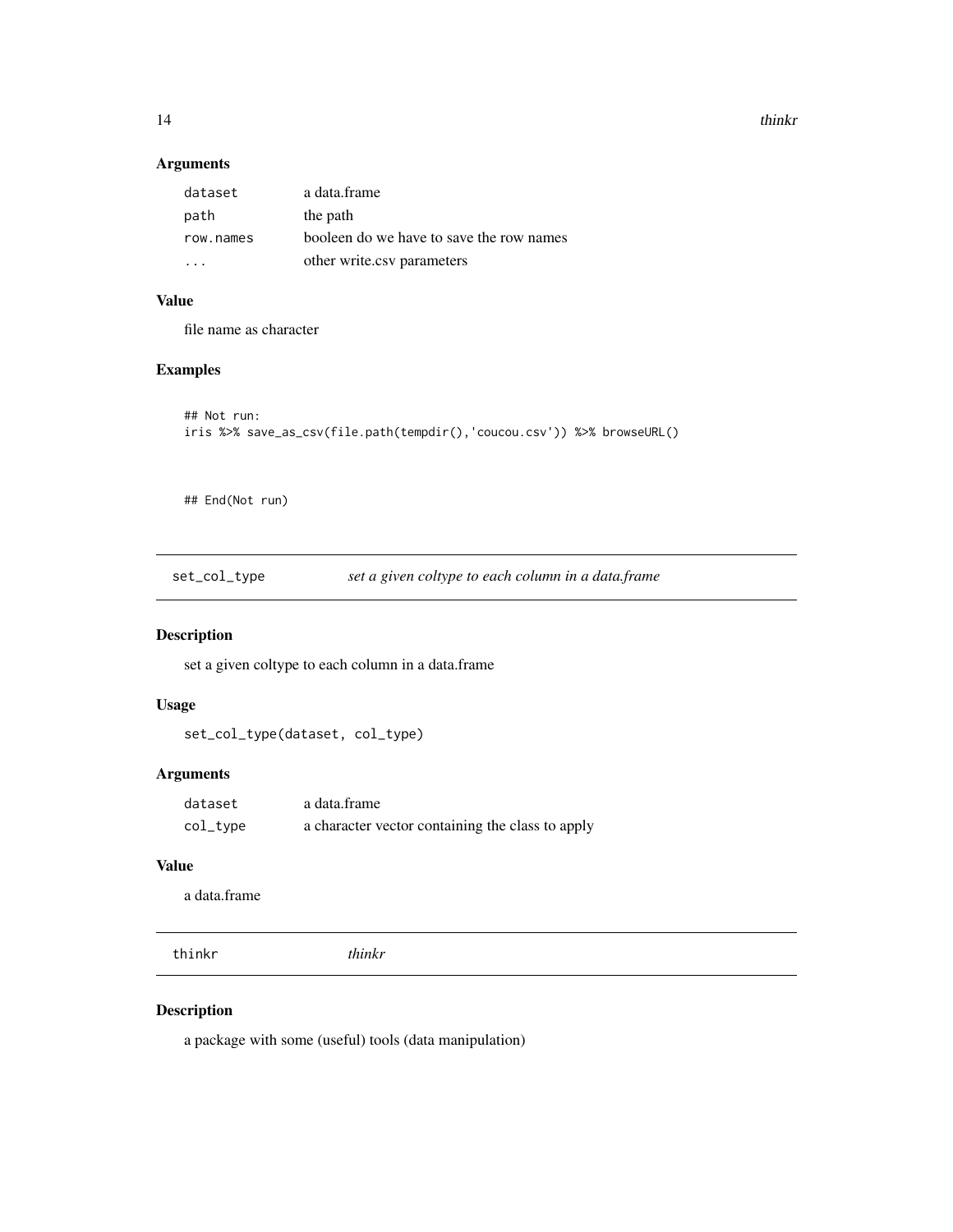<span id="page-14-0"></span>%ni% *not in*

# Description

not in

# Usage

x %ni% table

# Arguments

| $\boldsymbol{\mathsf{x}}$ | vector or NULL: the values to be matched |
|---------------------------|------------------------------------------|
| table                     | the values to be matched against         |

# Examples

"a" %ni% letters "coucou" %ni% letters